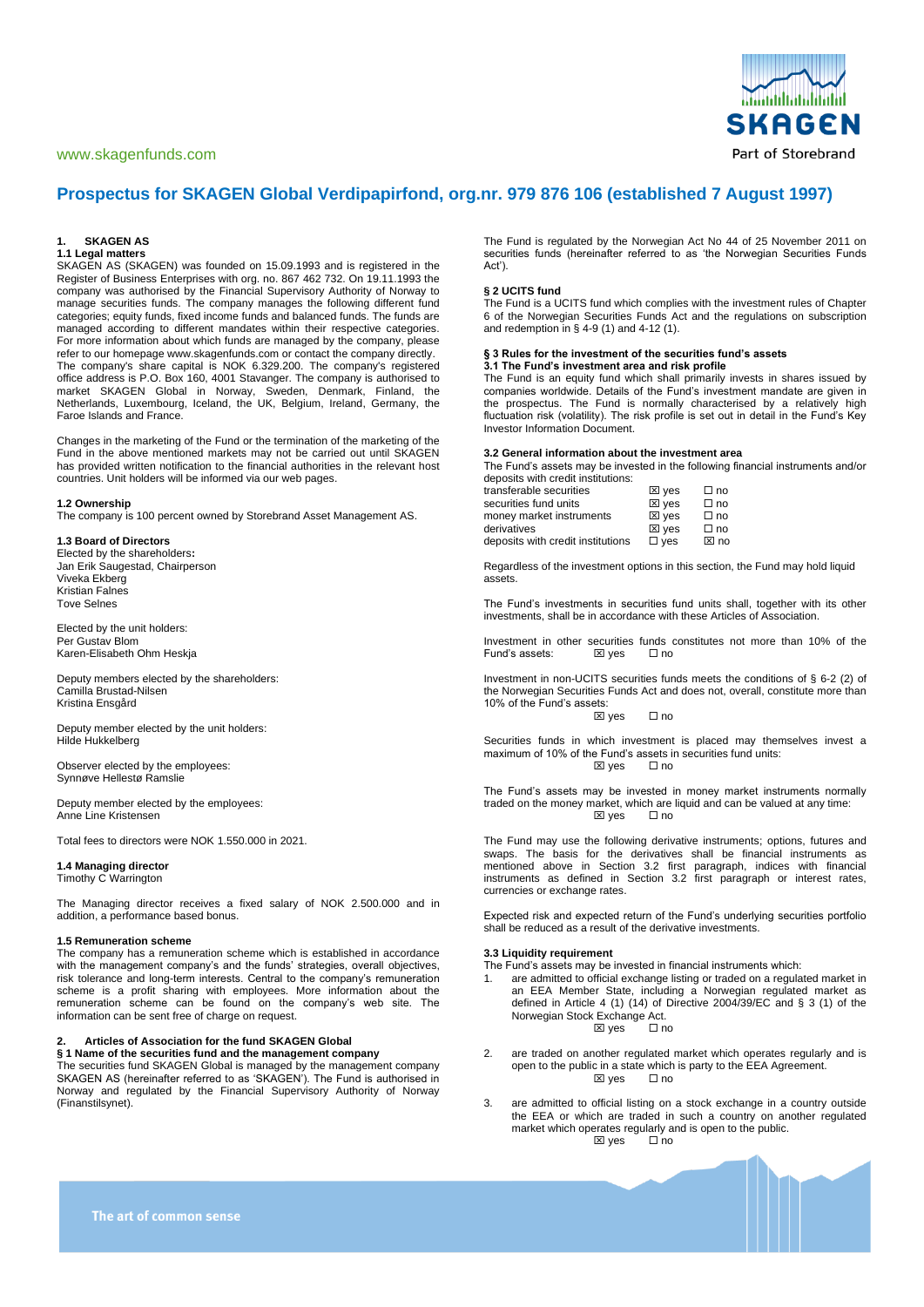Any stock exchange and regulated market in the world is eligible. Investments are made in well-developed markets and emerging markets.

4. are newly issued, if the issue is conditional upon an application being made for admission to trading on a stock exchange or market as ticked in items 1 to 3 above. Admission to trading shall take place within one year of the expiry of the subscription period.  $\boxtimes$  yes  $\Box$  no

The Fund's assets may be invested in money market instruments which are traded on another market to those specified in items 1 to 3 above, if the issue or issuer of the instruments is regulated in order to protect investors and savings and the instrument is subject to the Norwegian Securities Fund Act § 6-5 (2).

Up to 10% of the Fund's assets may be invested in financial instruments other than those mentioned in this section.

#### **3.4 Investment restrictions – the Fund's assets**

The Fund's portfolio of financial instruments shall be of a composition which provides a suitable spread of the risk of loss.

The Fund's investments shall at all times comply with investment restrictions of the Norwegian Securities Funds Act § 6-6 and § 6-7.

# **3.5 Investment restrictions – ownership interest with issuer**

The Fund's investments shall at all times comply with investment restrictions of the Norwegian Securities Funds Act § 6-9.

#### **3.6 Lending**

The Fund may lend financial instruments in accordance with the Norwegian Securities Funds Act § 6-11.

All income from lending shall accrue to the Fund.

#### **§ 4 Capital gains and dividends**

Capital gains shall be reinvested in the Fund.

Dividends are not distributed to unit holders.

The management company's Board of Directors may allow capital gains of the Fund's bonds to be distributed to unit holders.

The management company's Board of Directors may provide that dividend and/or interest income shall be distributed to unit holders.

#### **§ 5 Costs**

The management fee is the management company's compensation for managing the fund. The basis for the calculation of the management fee shall be the fund's current value. When calculating the fund's value (total net assets), the basis shall be the market value of the portfolio of financial instruments and deposits with credit institutions, the value of the fund's liquid assets and other receivables, the value of accrued income not yet due (if applicable) and the value of any loss carry forwards less debt and accrued costs not due, including latent tax liabilities.

Apart from the management fee, the following costs may also be covered by the fund:

- 1. transaction costs for the fund's investments,
- 2. payment of any taxes imposed on the fund,
- 3. interest on borrowings as referred to in Section 6-10 of the Norwegian Securities Funds Act, and
- 4. extraordinary costs necessary to protect the interests of unit holders, cf. Section 4-6 (2) of the Norwegian Securities Funds Act.

The management fee shall be divided equally among all units in a particular unit class of the fund. The amount of the management fee is stated in § 7 of the Articles of Association.

The management company SKAGEN may invest the fund's assets in other funds that charge a maximum management fee of 5% per annum. The management fee charged to the other funds will be additional to SKAGEN's management fee.

Any retrocession received by SKAGEN from a management company or the like for another fund shall accrue to the fund in its entirety.

# **§ 6 Subscription and redemption of units**

The Fund is normally open for subscription 5 times a week.

The Fund is normally open for redemption 5 times a week.

A subscription fee of up to 1% of the subscription amount may be charged for subscription of units.

The Board of SKAGEN may decide that the costs shall increase by up to 10% of the subscription amount. The difference between 1% and the adopted increased subscription fee of up to 10% shall accrue to the Fund. The Board may set an increased subscription fee for a certain period with the possibility of extension or shortening by board resolution.

A redemption fee of up to 0.3% of the redemption amount may be charged for the redemption of units.

SKAGEN may use swing pricing. Please refer to the prospectus for further details.

#### **§ 7 Unit classes**

The fund's portfolio of assets shall be divided into the following unit classes:

| Unit class | Management fee                                                                        |
|------------|---------------------------------------------------------------------------------------|
| Global A   | A 1% fixed management fee. In addition, there shall be a<br>performance fee.          |
| Global B   | An up to 0.8% fixed management fee. In addition, there<br>shall be a performance fee. |
| Global C   | A 0.6% fixed management fee. In addition, there shall be<br>a performance fee.        |
| Global D   | A 0.5% fixed management fee. In addition, there shall be<br>a performance fee.        |
| Global E   | A 1% fixed management fee. In addition, there shall be a<br>performance fee.          |

#### Unit class Global A

The management company may charge the unit class a fixed management fee.

The fixed management fee shall be 1% per annum.

The fixed management fee is calculated daily and charged quarterly.

In addition, the management company may charge the unit class a performance fee.

The performance fee is calculated daily as 10% of the relative value development of the unit class measured against the benchmark MSCI All Country World Daily Total Return Net \$, as measured in Norwegian kroner.

When calculating the daily net asset value per unit, the fixed management fee is deducted before comparing the development of the net asset value per unit with the development of the benchmark, and calculating and deducting or adding any performance fee.

The performance fee is calculated daily and charged (crystallised) annually on 31 December. Performance fee for a given year can only be charged if the accumulated relative value development between the unit class and the benchmark is larger than zero from the last crystallisation to the given year end. Any underperformance must be recovered before a new performance fee can be charged. Underperformance in a given year which is not recovered can be reset after five years (the reference period). Performance fee can be charged despite a negative development in the fund's net asset value per unit if the performance is better than the benchmark.

A unit holder that subscribes for units during the calendar year will not have a full year as the calculation period during the year of subscription. A unit holder may, therefore, be charged a performance fee despite the fact that the units have not outperformed MSCI AII Country World Daily Total Return Net \$, as measured in Norwegian kroner. Conversely, a unit holder may avoid being charged the performance fee even if the value development of the units indicates such a charge.

### Unit class Global B

The B-unit class shall be characterised by having a lower management fee than the A-unit class. The unit class shall be open to any investor who subscribes for units through distributors who, under their agreements with the management company, do not receive payment from the management company.

The management company may charge the unit class a fixed management fee.

The fixed management fee shall be up to 0.8% per annum.

The fixed management fee is calculated daily and charged quarterly.

In addition, the management company may charge the unit class a performance fee.

The performance fee is calculated daily as up to 10% of the relative value development of the unit class measured against the benchmark MSCI All Country World Daily Total Return Net \$, as measured in Norwegian kroner.

When calculating the daily net asset value per unit, the fixed management fee is deducted before comparing the development of the net asset value per unit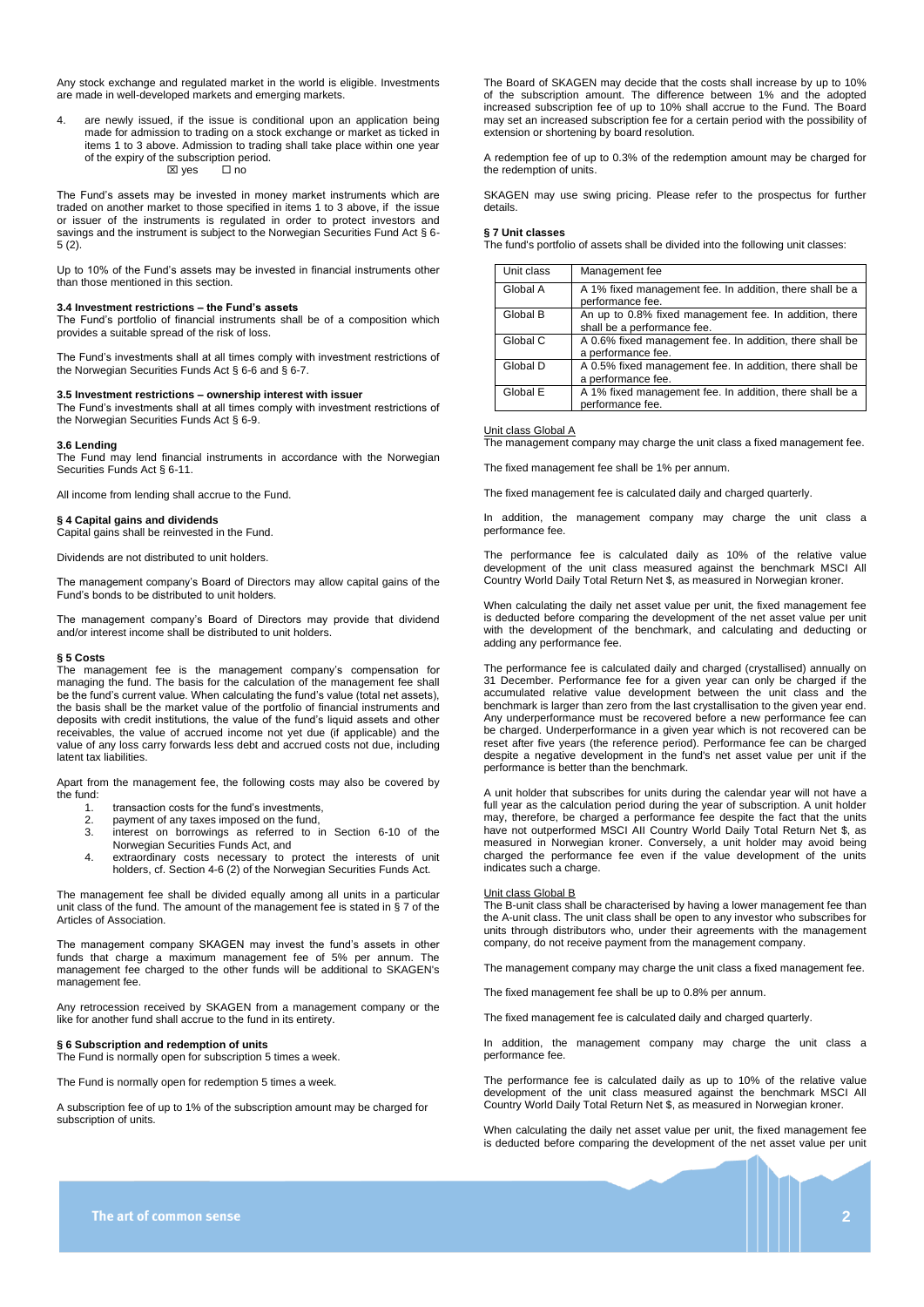with the development of the benchmark, and calculating and deducting or adding any performance fee.

The performance fee is calculated daily and charged (crystallised) annually on 31 December. Performance fee for a given year can only be charged if the accumulated relative value development between the unit class and the benchmark is larger than zero from the last crystallisation to the given year end. Any underperformance must be recovered before a new performance fee can be charged. Underperformance in a given year which is not recovered can be reset after five years (the reference period). Performance fee can be charged despite a negative development in the fund's net asset value per unit if the performance is better than the benchmark.

A unit holder that subscribes for units during the calendar year will not have a full year as the calculation period during the year of subscription. A unit holder may, therefore, be charged a performance fee despite the fact that the units have not outperformed MSCI AII Country World Daily Total Return Net \$, as measured in Norwegian kroner. Conversely, a unit holder may avoid being charged the performance fee even if the value development of the units indicates such a charge.

If unit holders do not meet the criteria for investment in the B-unit class, their unit value may be transferred by the management company to the A-unit class.

#### Unit class Global C

The unit class is open to investors who have units in the fund (excluding unit class B) at a cost price of at least 100 000 000 Norwegian kroner, and who do not qualify for distribution remuneration or other remuneration from SKAGEN.

The management company may charge the unit class a fixed management fee. The fixed management fee shall be 0.6% per annum.

The fixed management fee is calculated daily and charged quarterly.

In addition, the management company may charge the unit class a performance fee.

If there is a better value development of the net asset value per unit expressed as a percentage than that achieved by MSCI All Country World Daily Total Return Net \$, as measured in Norwegian kroner, the management company shall charge a further 10% fee of the difference between the value development of the unit class expressed as a percentage and the value development of MSCI All Country World Daily Total Return Net \$, as measured in Norwegian kroner, expressed as a percentage, in the same period.

When calculating the daily net asset value per unit, the fixed management fee is deducted so that the net asset value per unit is adjusted for the fixed management fee before comparing the development of the net asset value per unit with the development of MSCI All Country World Daily Total Return Net \$, as measured in Norwegian kroner, and calculating and deducting any performance fee.

The performance fee is calculated daily and charged quarterly. The performance fee for a given quarter is only charged if the accumulated relative value development between the fund and the MSCI All Country World Daily Total Return Net \$, as measured in Norwegian kroner, from the time of the previous charge up to and including the given quarter is greater than zero. The calculation period for the performance fee is from the previous charge to the end of the following quarter if the criteria for charging the fee are fulfilled. This means that a unit holder who subscribes units during a period when the accumulated relative value development is less than zero, may avoid being charged a performance fee for one or more quarters even though his units have had a better value development than the MSCI All Country World Daily Total Return Net \$, as measured in Norwegian kroner.

If the unit holder does not meet the criteria for investment in the C-unit class, their unit value may be transferred by the management company to another unit class. The management company may also move the units in the event that the unit holder's assets under management in the fund (excluding unit class B) amount to less than 100 000 000 Norwegian kroner or exceed 1 000 000 000 Norwegian kroner.

#### Unit class Global D

The unit class is open to investors who have units in the fund (excluding unit class B) at a cost price of at least 1 000 000 000 Norwegian kroner, and who do not qualify for distribution remuneration or other remuneration from SKAGEN.

The management company may charge the unit class a fixed management fee. The fixed management fee shall be 0.5% per annum.

The fixed management fee is calculated daily and charged quarterly.

In addition, the management company may charge the unit class a performance fee.

If there is a better value development of the net asset value per unit expressed as a percentage than that achieved by MSCI All Country World Daily Total Return Net \$, as measured in Norwegian kroner, the management company shall charge a further 10% fee of the difference between the value development of the unit class expressed as a percentage and the value development of MSCI All Country World Daily Total Return Net \$, as measured in Norwegian kroner, expressed as a percentage, in the same period.

When calculating the daily net asset value per unit, the fixed management fee is deducted so that the net asset value per unit is adjusted for the fixed management fee before comparing the development of the net asset value per unit with the development of MSCI All Country World Daily Total Return Net \$, as measured in Norwegian kroner, and calculating and deducting any performance fee.

The performance fee is calculated daily and charged quarterly. The performance fee for a given quarter is only charged if the accumulated relative value development between the fund and the MSCI All Country World Daily Total Return Net \$, as measured in Norwegian kroner, from the time of the previous charge up to and including the given quarter is greater than zero. The calculation period for the performance fee is from the previous charge to the end of the following quarter if the criteria for charging the fee are fulfilled. This means that a unit holder who subscribes units during a period when the accumulated relative value development is less than zero, may avoid being charged a performance fee for one or more quarters even though his units have had a better value development than the MSCI All Country World Daily Total Return Net \$, as measured in Norwegian kroner.

If the unit holder does not meet the criteria for investment in the D-unit class, their unit value may be transferred by the management company to another unit class. The management company may also move the units in the event that the unit holder's assets under management in the fund (excluding unit class B) amount to less than 1 000 000 000 Norwegian kroner.

# Unit class Global E

The unit class is open to investors who have units in the fund (excluding unit class B) at a cost price of at least 100 000 000 Norwegian kroner.

The management company may charge the unit class a fixed management fee.

The fixed management fee shall be 1% per annum.

The fixed management fee is calculated daily and charged quarterly.

In addition, the management company may charge the unit class a performance fee.

If there is a better value development of the net asset value per unit expressed as a percentage than that achieved by MSCI All Country World Daily Total Return Net \$, as measured in Norwegian kroner, the management company shall charge a further 10% fee of the difference between the value development of the unit class expressed as a percentage and the value development of MSCI All Country World Daily Total Return Net \$, as measured in Norwegian kroner, expressed as a percentage, in the same period.

When calculating the daily net asset value per unit, the fixed management fee is deducted so that the net asset value per unit is adjusted for the fixed management fee before comparing the development of the net asset value per unit with the development of MSCI All Country World Daily Total Return Net \$, as measured in Norwegian kroner, and calculating and deducting any performance fee.

The performance fee is calculated daily and charged quarterly. The performance fee for a given quarter is only charged if the accumulated relative value development between the fund and the MSCI All Country World Daily Total Return Net \$, as measured in Norwegian kroner, from the time of the previous charge up to and including the given quarter is greater than zero. The calculation period for the performance fee is from the previous charge to the end of the following quarter if the criteria for charging the fee are fulfilled. This means that a unit holder who subscribes units during a period when the accumulated relative value development is less than zero, may avoid being charged a performance fee for one or more quarters even though his units have had a better value development than the MSCI All Country World Daily Total Return Net \$, as measured in Norwegian kroner.

If the unit holder does not meet the criteria for investment in the E-unit class, their unit value may be transferred by the management company to another unit class.

#### **3. Tax issues**

The information given below is not intended as tax advice, but merely provides information on the basic tax rules for the Fund. Basic tax rules applicable to investors in some jurisdictions are also specified. Please contact your local tax consultant for further information.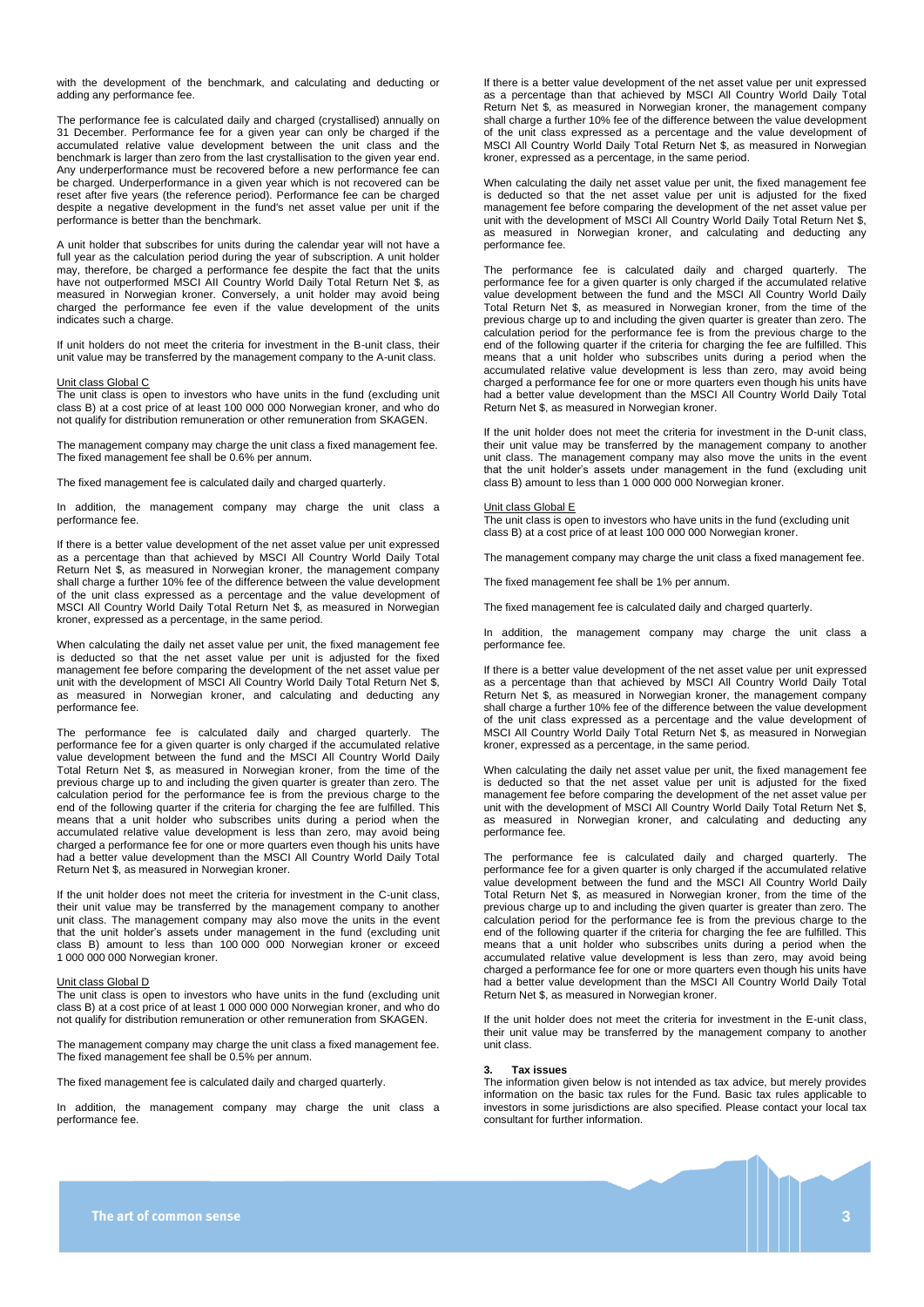#### *The Fund:*

The Fund is exempt from tax on profits and is not entitled to deduct losses from the disposal of units. Dividends from, and profits on, investments that fall under the exemption method are also tax-free. However, three per cent of the tax-free dividends must be considered as taxable for the Fund. The Fund may be liable to pay tax on gains and dividends from foreign companies. The Fund is exempt from wealth tax. Net capital gains, foreign exchange gains and gains on interest-bearing securities are taxed at 22%.

The Fund does not distribute dividends.

*Investors liable to taxation in Belgium:*

#### **Individual investors**

Belgian individual investors are not taxed on undistributed income and gains. Capital gains realized upon sale, redemption or liquidation are not taxable, provided they are realized within the scope of the normal management of one's own private estate. Capital losses are not tax deductible.

However, insofar the fund would be investing for more than 10% (or 25% for units acquired before 1 January 2018) in debt securities (including cash deposits), Belgian individual investors will be taxed at a rate of 30% on a part of their income out of the redemption of their units, proportionate to the ratio in which the fund has invested in debt securities.

#### **Corporate investors**

Belgian corporate investors are not taxed on undistributed income and gains. Capital gains realized upon sale, redemption of the units or upon liquidation will be taxed in the hands of the Belgian corporate investors at the normal corporate income tax rate of 25%. Capital losses on units are tax deductible.

#### **Stamp duties**

On the purchase and sale of units in Belgium via a Belgian financial intermediary institution, a stock exchange duty is due.

A stock exchange duty is also due in case units are purchased or sold via a non-Belgian financial intermediary institution, provided that the order for the transaction was given by a Belgian investor. In such cases, the Belgian investor is the debtor of the stock exchange duty, unless he can prove that the stock exchange duty has been paid.

No stock exchange duty is due on the issue of new units, nor on the redemption of units.

Prior to the investment, the investor should however seek approval of his local tax adviser.

#### **4. Derivatives**

In accordance with § 3 3.2 of the Articles of Association, the Fund shall have the possibility of using derivatives, the purpose of which shall be the reduction of risk. Currently, the Fund does not use any derivatives.

#### **5. Benchmark index**

The Fund's benchmark is MSCI All Country World Daily Total return Net \$, measured in NOK. The benchmark is adjusted for dividends.

The Fund's benchmark is provided by MSCI Limited, an administrator approved by and registered with ESMA in accordance with the Benchmark Regulation.

SKAGEN has developed a plan in case the benchmark ceases to exist or is materially changed, and has identified one or more relevant back-up benchmarks which can re-place the current index. A change of benchmark requires amendment of the Fund's Articles of Association and will follow the procedures laid out in the Securities Funds Act and Regulation, including approval from the unit holders and the Financial Supervisory Authority of Norway.

# **6. Objectives and investment strategy**

The Fund's objective is to provide unit holders with the best possible return for the risk taken by the Fund, through an actively managed portfolio of global shares.

SKAGEN Global is an actively managed fund with a global investment mandate. The Fund's strategy is to invest in undervalued, high quality companies where the portfolio managers can identify clear catalysts for their true value to be realised. In order to reduce risk, the Fund shall seek to maintain a reasonable balance between geographical regions and industrial sectors. SKAGEN has normally a long investment horizon, and attach greater value to fundamentals than to short-term trends in the market.

#### **7. Sustainability information**

For relevant information regarding the sustainability considerations the Fund takes into account, please refer to the Annex in this document.

#### **8. Nature and character of the unit**

General All units represent one ownership share in the securities fund SKAGEN Global. A unit holder is not entitled to demand that the Fund be split up or dissolved. All unit holders or their appointed proxies have the right to vote at the election meeting for the securities funds managed by SKAGEN. Beyond their unit investment, unit holders are not liable for the Fund's obligations. If the Financial Supervisory Authority of Norway decides that the Fund should be wound up or transferred to another management company, unit holders will be informed in accordance with the Norwegian Securities Funds Act § 4-13.

The end of the Fund's financial year is 31.12.

Unit classes The fund is divided into different unit classes.

- The condition for accessing unit class B: The investor subscribes through a distributor which, according to its agreement with the management company, does not receive payment from the management company.
- The condition for accessing unit class C: The investor has units in the fund (not including B units) which have a cost price and/or market value of at least NOK 100 000 000, which do not qualify for distribution remuneration or other payment from SKAGEN.
- The condition for accessing unit class D: The investor has units in the fund (not including B units) which have a cost price and/or market value of at least NOK 1 000 000 000, which do not qualify for distribution remuneration or other payment from SKAGEN.
- The condition for accessing unit class E: The investor has units in the fund (not including B units) which have a cost price and/or market value of at least NOK 100.000.000.
- The precondition for accessing unit classes C, D and E is that the investor's units are registered under a separate account.
- If the investor no longer fulfils the conditions and preconditions for a given unit class, SKAGEN will – after prior notification to the account holder transfer the units to another unit class for which the conditions are met. SKAGEN is not responsible for any costs or inconvenience incurred by the investor or others as a result of the move to another unit class, including, but not limited to, tax consequences.

#### **9. Auditor**

The external/financial auditor is PricewaterhouseCoopers DA, P.O. Box 8017, 4068 Stavanger, Norway (org. no. 987 009 713).

The internal auditor is Ernst & Young AS, Dronning Eufemias Gate 6, 0191 Oslo, Norway (org.no. 976 389 387).

#### **10. Custodian**

The Fund's Custodian is J.P. Morgan SE - Oslo Branch (org.no. 921 560 427), Tordenskiolds gate 6, 0160 Oslo, Norway. The bank is a foreign enterprise registered in Norway.

#### **11. Historical returns and risk**

Please refer to the Key Investor Information Document for up-to-date bar graphs showing historical returns for the fund's unit classes and position on the SKAGEN risk scale. Key Investor Information Document may be ordered free of charge from SKAGEN, or downloaded from www.skagenfondene.no.

There are risks associated with investment in the Fund as a result of market fluctuations, changes in exchange rates, interest levels, general economic conditions, and specific sector and corporate circumstances. The distribution of investments in the equity fund is a result of SKAGEN's investment philosophy. This investment philosophy examines corporate valuations, product/market matrices, indebtedness and the liquidity of the financial instrument.

In addition to the statutory requirements, SKAGEN has internal requirements for the spread of the investment between the various sectors and the liquidity of the financial instruments the fund invests in. SKAGEN has drawn up internal the financial instruments the fund invests in. SKAGEN has drawn up internal procedures for reducing the probability of operating errors which can affect the Fund.

Historical returns are no guarantee for future returns. Future returns will depend, inter alia, on market developments, the fund manager's skill, the Fund's risk profile and subscription and management fees. The return may become negative as a result of negative price developments. The Fund's performance may vary considerably over the course of a year. Gains or losses for individual unit holders will therefore depend on the exact timing of the subscription and redemption of units.

#### **12. Calculation and publication of Net Asset Value per unit** Each unit in the Fund shall be denominated in NOK 100.

When calculating the net asset value (NAV) per unit class, the basis shall be the market value of the portfolio of financial instruments and deposits in credit institutions, the value of the Fund's liquid assets and other receivables, the value of accrued non-overdue income and the value of any carryforward losses, less liabilities and accrued expenses not yet due, including deferred tax liabilities.

The net asset value per unit is calculated on all trading days. These are published through Oslo Børs ASA. The Fund is closed for price setting, subscription and redemption on Norwegian public holidays and when markets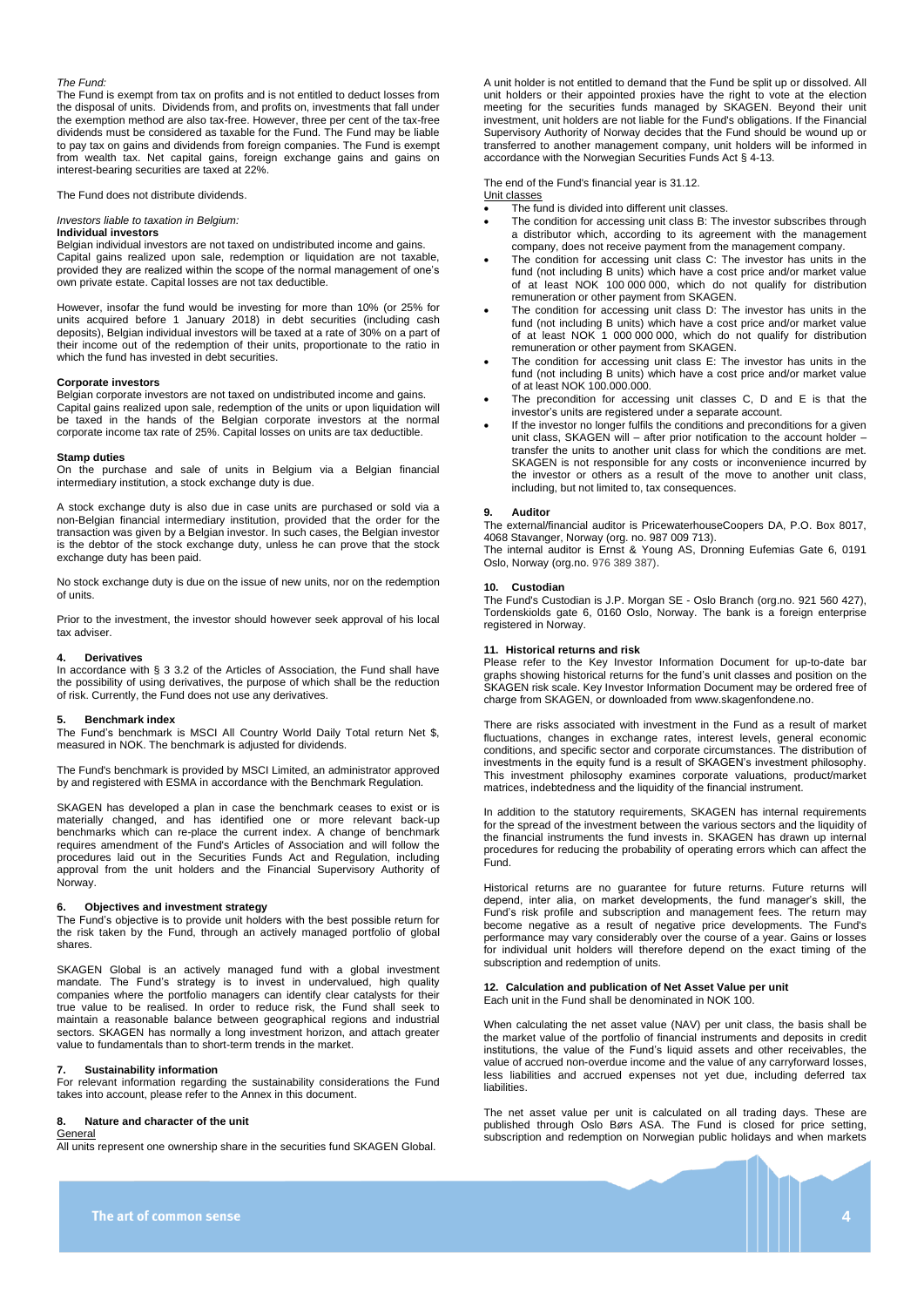in which a significant part of the Fund's portfolio is invested in are closed. A trading calendar is available on www.skagenfunds.com

Discretionary valuation is used if events occur that may have a bearing on the value of a relevant security, if a non-significant part of the market in which the security is traded is closed, or if the security is illiquid. SKAGEN's practice for discretionary valuation is in accordance with the Norwegian Mutual Fund association's industry recommendation on the valuation of illiquid equity instruments, available at www.vff.no.

Furthermore, SKAGEN has established procedures for swing pricing in order to prevent losses for existing unit holders due to subscriptions and redemptions made by other unit holders of the Fund. The NAV is adjusted by a swing factor on days when the Fund has had net subscriptions or redemptions in excess of a predetermined proportion of the fund's total assets. The threshold for adjustment of the NAV is set at the level at which net subscriptions or redemptions are expected to result in the Fund having to make adjustments to the portfolio leading to transaction cost, spread cost (the difference between the purchase and sales price of the underlying securities) and currency exchange cost. If the Fund has had net subscriptions above this threshold, NAV is adjusted up, and vice versa if the fund has had net redemptions above this threshold. The swing factor is based on average historical costs, and is evaluated every quarter.

The procedures are set up according to the industry standard set by the Norwegian Mutual Fund Association for subscription and redemption. Read more about the industry standard for subscription and redemption of fund units on www.vff.no.

#### **13. Unit holder register**

The unit holder register of SKAGEN Global is maintained by Storebrand Asset Management AS. Unit holders will receive notifications of changes to holdings, annual statements and realisation statements through SKAGEN's web portal, My Page. Upon request, unit holders/nominees may arrange to receive annual statements and realisation statements by post.

# **14. Costs**

#### Unit class Global A

Fixed management fee: 1% per annum, calculated daily and charged quarterly. Performance fee: Better value development than the benchmark index, calculated daily, is divided 90/10 between the unit holder and SKAGEN. Performance fee is charged annually. Underperformance in a given year which is not recovered can be reset after five years.

#### Unit class Global B

Fixed management fee: 0.8% per annum, calculated daily and charged quarterly. Performance fee: Better value development than the benchmark index, calculated daily, is divided 90/10 between the unit holder and SKAGEN. Performance fee is charged annually. Underperformance in a given year which is not recovered can be reset after five years.

#### Unit class Global C

Fixed management fee: 0.6% per annum, calculated daily and charged quarterly. Performance fee: Better value development than the benchmark index, calculated daily, is divided 90/10 between the unit holder and SKAGEN. The unit class has a high-water mark. Performance fee is charged quarterly.

#### Unit class Global D

Fixed management fee: 0.5% per annum, calculated daily and charged quarterly. Performance fee: Better value development than the benchmark index, calculated daily, is divided 90/10 between the unit holder and SKAGEN. The unit class has a high-water mark. Performance fee is charged quarterly.

#### Unit class Global E

Fixed management fee: 1% per annum, calculated daily and charged quarterly. Performance fee: Better value development than the benchmark index, calculated daily, is divided 90/10 between the unit holder and SKAGEN. The unit class has a relative high-water mark. Performance fee is charged quarterly.

Performance fee can be charged despite a negative development in the fund's net asset value per unit if the performance is better than the benchmark.

If deemed to be in the interest of the unit holders, the management company will, on behalf of the fund, claim refund of withholding tax and pursue legal claims (including class actions). In this regard, the fund can be charged costs directly, or indirectly by reducing the payment (gain) for the fund.

More information about management fees to be found in the Articles of Association § 5 and § 7.

There are currently no costs for subscription and redemption.

#### **15. Information**

SKAGEN will publish the Fund's annual report and half year report on the management company's web site. The annual report will be published no later than four months after the end of the financial year. The half year report will be published no later than two months after the end of the reporting period. Unit holders who have provided an e-mail address will receive the report electronically. Unit holders may request to receive a copy of the reports by post free of charge.

Unit holders will receive first half and second half year reports informing them of the number of units they hold in the Fund, the value of their holding and the return for the period and the year. This information will be distributed via SKAGEN's internet portal My Page.

#### **16. Subscriptions and redemptions**

Units shall be subscribed for and redeemed in accordance with the Norwegian Fund and Asset Management Association's industry standard for subscription and redemption.

Minimum subscription amount is specified in the fund's Key Investor Information Document.

For subscription and redemption in a currency other than NOK, the subscription/redemption price shall be calculated from the Fund's NAV in Norwegian kroner using the exchange rate for the relevant Fund on the valuation day. For information about the currencies that can be used for subscription/redemption, please visit www.skagenfunds.com.

Requests for subscription and redemption shall be made in writing and shall be signed, unless otherwise regulated by a prior written agreement between SKAGEN and the unit holder. New units shall be subscribed for at the net asset value per unit as at the first valuation following the subscription date (that is, when the application has been received by the management company, the funds connected with the subscription have been received and any checks have been completed). Redemption shall take place at the net asset value per unit as of the first valuation following receipt by the management company of the redemption request. The redemption request must reach the management company by 3 pm CET, adjusted for summer time, or by another point in time set with reference to public holidays (the cut-off deadline) in order for the first valuation following receipt of the redemption request to be used as the basis. In the event of stock exchange closure, or other extraordinary circumstances, including in special instances the protection of unit holders' interests, the management company may, with the consent of the Financial Supervisory Authority, either wholly or partially suspend the value assessment and payment of redemption claims.

In Sweden, subscription and redemption may be effected through:

- SKAGEN Fonder, Vasagatan 10, 105 39 Stockholm (org. no. 516403-4984)
- Svenska Handelsbanken, Kungsträdgårdsgatan 2, 10670 Stockholm (org. no. 502007-7862)

In Denmark (incl. the Faroe Islands), subscription and redemption may be effected through:

- SKAGEN Fondene, Bredgade 25A, 1260 Copenhagen K (CVR no. 29 93 48 51)
	- Handelsbanken, Filial af Svenska Handelsbanken AB (Publ),
- Amaliegade 3 P.O. Box 1032, 1007 Copenhagen K. (CVR no. 242 46 361)

In Luxembourg, subscription and redemption may be effected through:

• Svenska Handelsbanken AB (publ), Luxembourg Branch, 15, Rue Bender, L-1229 Luxembourg (org.no. B0039099)

In Finland, subscription and redemption may be effected through:

• Svenska Handelsbanken AB publ, Branch operation in Finland, Aleksanterinkatu 11, 00100 Helsinki (org. no. 0861597-4)

In the UK, subscription and redemption may be effected through:

• SKAGEN Funds, Green Park House, 15 Stratton Street, London W1J 8LQ, United Kingdom UK Company No: FC029835, UK Establishment No: BR014818. FCA Registration number: 469697

In Belgium, CACEIS is acting as Representative Agent:

• CACEIS Belgium SA/NV, Avenue du Port 86C b320, 1000 Bruxelles, Belgium

In Ireland, subscription and redemption may be effected through:

- CACEIS Ireland Limited, One Custom House Plaza, International Financial Services Centre, Dublin I, Ireland
- In Germany, subscription and redemption may be effected through: SKAGEN Funds, Barckhausstrasse 1, 60325 Frankfurt, Germany (Gewerbeanmeldung Nr: 06412000)

In France, CACEIS is acting as Representative Agent:

• CACEIS Bank, 1-3 place Valhubert, 75206 Paris Cedex 13, France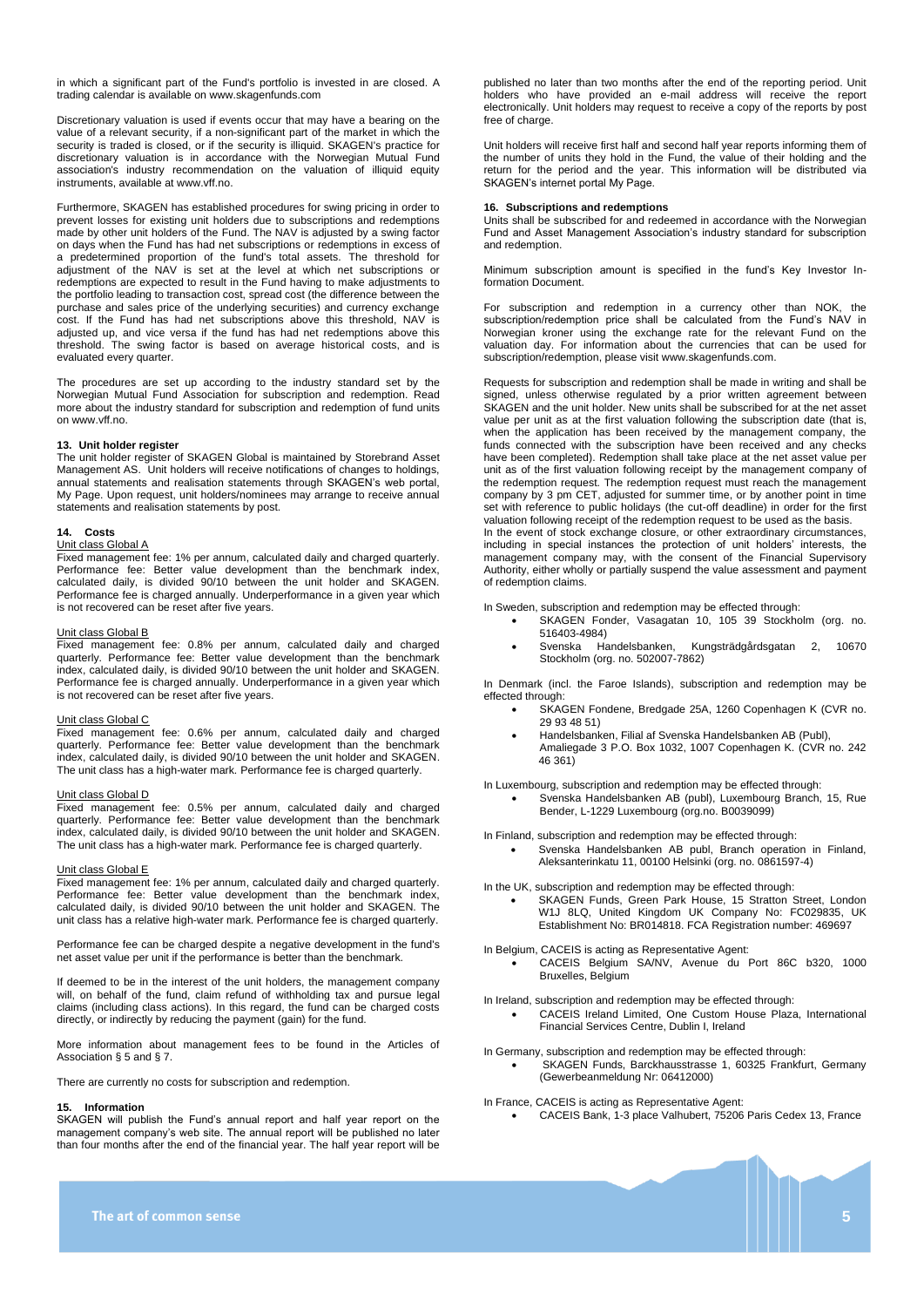The fund's prospectus, Key Investor Information Document, most recent monthly report, annual report and net asset value are available upon request from the afore mentioned institutions.

More information adapted to unit holders in Sweden, Denmark, UK, Germany and the countries in which SKAGEN is authorised to market its funds, is available on our Swedish, Danish, UK, German and international websites: www.skagenfondene.se, [www.skagenfondene.dk,](http://www.skagenfondene.dk/) www.skagenfunds.co.uk, www.skagenfunds.de and [www.skagenfunds.com.](http://www.skagenfunds.com/) 

# **17. Trading via a regulated market.**

The unit class SKAGEN Global A will be traded on the NASDAQ Copenhagen.

## **18. Dispute settlement body**

The management company shall be affiliated with the Norwegian Financial Services Complaints Board.

# **19. Other matters**

This prospectus is only directed to investors in jurisdictions where the relevant funds are authorised for distribution. Units in the fund shall not be distributed or sold in the U.S. to any natural or legal person who falls under the definition of "U.S. Person" in Regulation S of the U.S. Securities Act of 1933. This includes, amongst others, any natural person resident in the U.S. and any partnership or corporation organised or incorporated under the laws of the U.S.

SKAGEN is part of the Storebrand Group and has outsourced tasks to Storebrand Asset Management AS. The outsourcing covers management of SKAGEN's money market fund, securities settlement, accounting, calculation of net asset value, unit holder settlement and unit holder register for SKAGEN's funds, controls and reporting as well as service towards clients in Norway, Sweden and Denmark.

#### **20. The Board**

Unit holders of the funds which the management company manages shall select at least one third of the members of the management company's Board of Directors and at least half of this number as deputies. Deputies shall be entitled to attend, but they may not vote, at Board meetings.

The management company shall appoint an election committee. The Election Committee shall nominate unit holder representatives to the election meeting.

The Board members and deputies elected by the unit holders shall be elected at the election meeting. The election meeting shall be convened by public notice or by written notice to unit holders, with at least two weeks' notice. The election meeting shall be held each year by the end of June.

# **21. Board of Directors' responsibility**

The Board of Directors of the Management Company is responsible for ensuring that the prospectus meets the requirements of the regulations laid down by the Norwegian Ministry of Finance on 21 December 2011 no. 1467 in pursuance of the Norwegian Securities Funds Act of 25 November 2011 no. 44.

The Board of Directors of SKAGEN hereby declares that, to the best of its knowledge, the prospectus reflects the actual facts and does not contain omissions of a nature liable to alter the meaning of the prospectus.

#### **22. Amendment of the Articles of Association**

The Fund's Articles of Association may only be amended if the majority of the unit holder-elected directors of the management company have voted for the amendments. A decision concerning any amendments shall be obtained from the unit holder meeting and the Financial Supervisory Authority of Norway (FSA). The FSA shall approve the amendments if legal requirements concerning the contents of the Articles of Association and procedures for their amendment are met.

#### **ANNEX**

Pre-contractual disclosure for financial products referred to in Article 8 (1) of Regulation (EU) 2019/2088

### **Product name/legal identifier:** 549300HIBNBORQYTAH24

**Environmental and/or social characteristics**

| This product:                                                                                                                                                                                                                                                                                                                                          |
|--------------------------------------------------------------------------------------------------------------------------------------------------------------------------------------------------------------------------------------------------------------------------------------------------------------------------------------------------------|
| ⊠<br>Promotes environmental or social characteristics, but does not<br>have as its objective a sustainable investment<br>It does not invest in sustainable investments<br>IХI<br>It invests partially in sustainable investments                                                                                                                       |
| $\Box$ In activities aligned with the EU Taxonomy<br>In activities not aligned with the EU Taxonomy                                                                                                                                                                                                                                                    |
| Has sustainable investment as its objective. Sustainable investment<br>means an investment in an economic activity that contributes to an<br>environmental or social objective, provided that the investment<br>does not significantly harm any environmental or social objective<br>and that the investee companies follow good governance practices. |
| In activities aligned with the EU Taxonomy<br>In activities not aligned with the EU Taxonomy                                                                                                                                                                                                                                                           |

#### **1. What environmental and/or social characteristics are promoted by this financial product?**

The product promotes environmental and/or social characteristics because it deploys an ESG integration strategy. The ESG integration strategy consists of four pillars to execute the investment selection process and exercise of ownership rights. The first pillar of the strategy is negative screening and control of potential investments, the second is an enhanced due diligence of companies in high emitting industries\*, the third is ESG integration through dedicated factsheets, whilst the fourth and final pillar is active ownership.

\*High emitting industries: Energy equipment & services, oil, gas & consumable fuels, chemicals, construction materials, containers & packaging, metals & mining, paper & forest products, transportation, automobiles, food Products, utilities, real estate segments focusing on data centers and industrial real estate.

• What sustainability indicators are used to measure the attainment of the environmental or social characteristics promoted by this financial product?

Subject to data availability, the following sustainability indicators are used to measure the attainment of the environmental or social characteristics promoted by this financial product:

- GHG emissions
- Carbon footprint
- GHG intensity of investee companies
- Exposure to companies active in the fossil fuel sector
- Share of non-renewable energy consumption and production
- Energy consumption intensity per high impact climate sector
- Activities negatively affecting biodiversity sensitive areas
	- Share of investments in investee companies that have been involved in violations of the UNGC principles or OECD Guidelines for Multinational Enterprises

# **2. What investment strategy does this financial product follow?**

The product is an actively managed fund with a global investment mandate. The strategy is to invest in undervalued, high quality companies where the portfolio managers can identify clear catalysts for their true value to be realized. In order to reduce risk, the product shall seek to maintain a reasonable balance between geographical regions and industrial sectors. The product has normally a long investment horizon and attach greater value to fundamentals than to short-term trends in the market. The sole objective of the fund is to generate the best possible risk-adjusted returns, with the ESG integration strategy being a key component in meeting this objective. Due to the active and broad investment mandate, the fund does not make an ex-ante commitment to invest in a specific sector, geography or theme - including sustainable or taxonomy aligned investments as an end or objective in and of itself.

• What are the binding elements of the investment strategy used to select the investments to attain each of the environmental or social characteristics promoted by this financial product?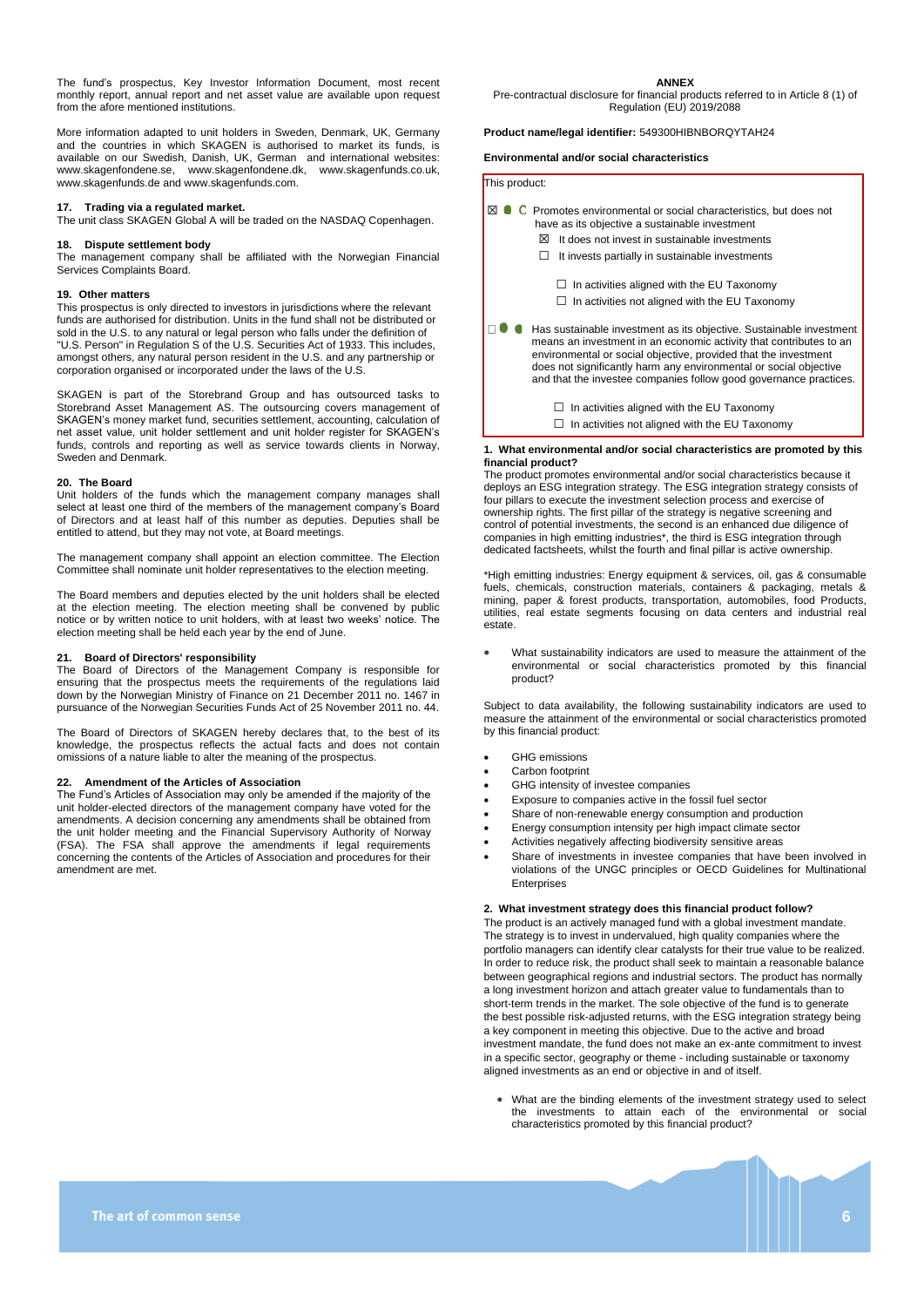The product manages environmental and social factors by applying binding elements throughout the investment process. Exclusions and negative screening are the first steps deployed to assess environmental and social characteristics of an investment. Second, when constructing an investment thesis, environmental, social and governance characteristics are collected, measured, and assessed - coupled with enhanced due diligence of climate risk of companies in high-emitting sectors. Assessment of these factors are tied to the investment thesis of each investment – driven by a traffic light model to indicate estimated degree of ESG risks and opportunities. The product assesses the double materiality of environmental and social characteristics that are of relevance at investment level. Lastly, active ownership with holdings is a lever that is deployed by the product to work for factor improvement over time. Double materiality considerations are continuously assessed. If salient sustainability risks (harm to investment) or principle adverse impacts (potential harm by investing) are not improving, the investment into an investee company will ultimately have to be divested should the investee company fail to mitigate them. Quarterly checks and controls are conducted of the holdings in the product to monitor developments of events and general exposure, to ensure alignment with the sustainable investment policy of the entity and broader group.

# **How is that strategy implemented in the investment process on a continuous basis?**

The portfolio manager is required to forward potential investment cases to the ESG team who will conduct a screening and approval of the potential investment at hand. This screening process controls whether the investment case aligns with the entity level investment policy or is in violation of it. If it is in violation with the norms-based and product-based exclusion criteria, the company cannot be invested in and will be rejected in the screening phase. Moreover, the product is subject to quarterly screening controls to ensure continued compliance with global norms and our exclusion criteria. Secondly, the portfolio manager is required to articulate a dedicated ESG factsheet for the investment case, identifying material ESG information and present an engagement plan on how to manage ESG associated risks – or undervalued opportunities – through active ownership. Here, contextual and relevant ESG factors are tied to the investment thesis. The degree of ESG risk of each investment is assessed using a traffic light model, where short-term results and extent of engagement increases in step change with level of risk. To avoid conflict of interest, it is the task of the ESG team to determine the traffic light assessment of an investment case; to which the portfolio manager, in collaboration with the ESG team, must articulate a clear plan on environmental and social risk mitigation. The portfolio manager must also articulate financial considerations that have been made on the back of the ESG profile of the investment at hand. ESG risks that fail to be mitigated following escalation strategies, will be excluded as it will be deemed a thesis violation.

#### **What is the committed minimum rate to reduce the scope of the investments considered prior to the application of that investment strategy?**

There is no fixed committed minimum rate to reduce to scope of investments considerer prior to the application of the investment strategy. The committed minimum rate to reduce the scope of investments considered is therefore a product of the exclusion criteria in our Sustainable Investment Policy and the number of companies on that list as a result. More covert factors pertain to financial propositions that do not align with the investment philosophy of the product.

• What is the policy to assess good governance practices of the investee companies?

The product manufacturer is a signatory to the UN PRI and commits to invest according to its principles. Reference to the OECD Guidelines for Multinational Enterprises and the UN Guiding Principles on Business and Human Rights are also explicitly stated in the Sustainable Investment Policy. For further information, please consult the entity level Sustainable Investment Policy:

[https://www.skagenfunds.com/about-us/sustainable-investing/skagen](https://www.skagenfunds.com/about-us/sustainable-investing/skagen-sustainable-investment-policy/)[sustainable-investment-policy/](https://www.skagenfunds.com/about-us/sustainable-investing/skagen-sustainable-investment-policy/)

• Where can I find further details on the investment strategy? <https://www.skagenfunds.com/about-us/investment-philosophy/>

Has a reference benchmark been designated for the purpose of attaining the environmental or social characteristics promoted by the financial product?

☐ Yes

☒ No

The product is actively managed and uses a benchmark for performance comparison purposes. However, the fund does not specifically use a benchmark index in order to attain its environmental or social characteristics.

### **3. What is the asset allocation planned for this financial product?**  The fund is actively managed and does not have a planned asset allocation for

its investments. In theory, all of the assets under management should be aligned with E/S characteristics, but can be de-facto slightly lower and

categorized as 'other' due to cash position of the product, potential derivatives and other money market instruments.

- What investments are included under "#2 Other", what is their purpose and are there any minimum environmental or social safeguards? Investments that might fall under "#2 Other" are cash positions, money market instruments, and derivatives that might be required for portfolio management purposes.
- How does the use of derivatives attain the environmental or social characteristics promoted by the financial product? The fund does not use derivatives to attain environmental or social characteristics.
- To which objectives do the sustainable investments contribute to and how do they not cause significant harm? Not Applicable

# **4. What is the minimum share of investments aligned with the EU Taxonomy?**

Not Applicable

- What methodology is used for the calculation of the alignment with the EU Taxonomy and why? Not Applicable
- What is the minimum share of transitional and enabling activities? Not Applicable

# **5. What is the minimum share of sustainable investments that are not aligned with the EU Taxonomy?**

• Why does the financial product invest in economic activities that are not environmentally sustainable? There is a considerable shortage of availability for investments that are not fully environmentally sustainable. There is also significant shortage of data – coupled with spurious reliability of that data. Due to these factors, the fund seeks instead to improve sustainability practices and profiles

towards investee companies over time and to manage potential risks.

o How are indicators for adverse impacts on sustainability factors taken into account?

As explained above, the product integrates adverse impacts at constituent level throughout the various pillars of the ESG integration strategy and investment process. The product is also monitored on adverse impact at product level through quarterly controls and oversight.

o Are sustainable investments aligned with the OECD Guidelines for Multinational Enterprises and the UN Guiding Principles on Business and Human Rights?

The product manufacturer is a signatory to the UN PRI and commits to invest according to its principles. Reference to the OECD Guidelines for Multinational Enterprises and the UN Guiding Principles on Business and Human Rights are also explicitly stated in the Sustainable Investment Policy.

### **6. Does this financial product take into account principal adverse impacts on sustainability factors?**

☒ Yes

☐ No

#### **7. Is a specific index designated as a reference benchmark to determine whether this financial product is aligned with the environmental or social characteristics that it promotes?**

The product is actively managed and uses a benchmark for performance comparison purposes. However, the fund does not specifically use a benchmark index in order to attain its environmental or social characteristics.

• How does the designated index differ from a relevant broad market index?

The product is actively managed and uses a benchmark for performance comparison purposes. However, the fund does not specifically use a benchmark index in order to attain its environmental or social characteristics.

• How is the reference benchmark continuously aligned with each of the environmental or social characteristics promoted by the financial product and with the investment strategy?

The product is actively managed and uses a benchmark for performance comparison purposes. However, the fund does not specifically use a benchmark index in order to attain its environmental or social characteristics.